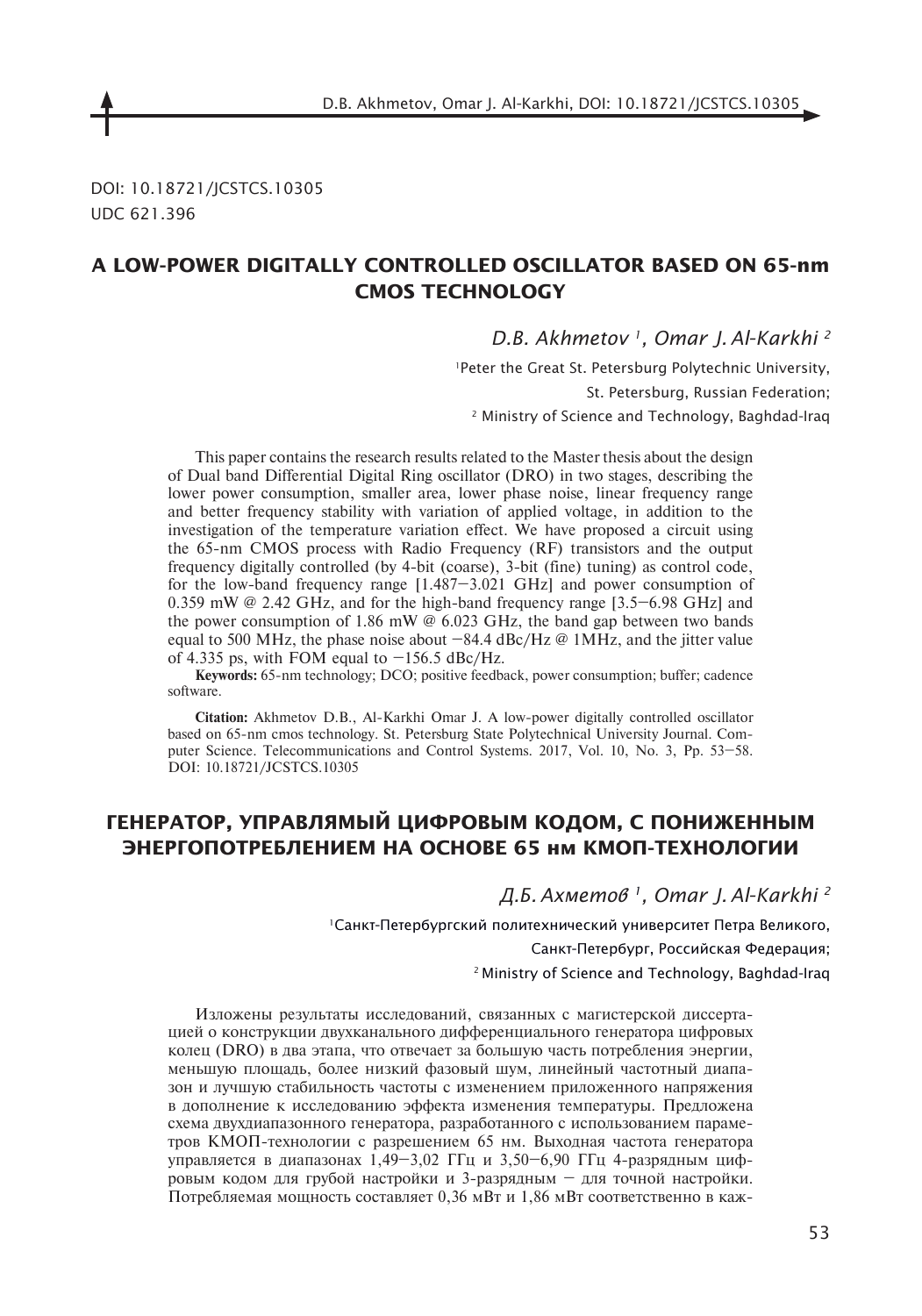дом диапазоне; уровень фазовых шумов – не более минус 84,4 дБс/Гц при отстройке 1 МГц; значение джиттера – не более 4,3 пс; комплексный параметр качества (FOM) – минус 156,5 дБс/Гц.

**Ключевые слова:** 65-нм технология; идк; положительная обратная связь; энергопотребление; буфер; программное обеспечение cadence.

**Ссылка при цитировании:** Ахметов �.Б., Al-Karkhi Omar J. Генератор, управлямый цифровым кодом, с пониженным энергопотреблением на основе 65 нм КМОПтехнологии // Научно-технические ведомости СПбГПУ. Информатика. Телекоммуникации. Управление. Т. 10. № 3. 2017. С. 53–58. DOI: 10.18721/JCSTCS.10305

The wireless systems are closely linked to the phenomenal success of the CMOS technology scaling that makes it possible to develop increasingly complicated systems on a single silicon chip while preserving performance and functionality at an ever lower cost, lower power consumption, smaller product size and an increaded unity gain of CMOS transistors [1, 2]. Concerning wireless systems, LC circuits in controlled voltage oscillators and large-sized capacitors in filters used in frequency synthesizers are less suitable for scalability. In contrast, all-digital phase-locked loops (ADPLL) based on digitally controlled oscillators (DCO) can be easily integrated into the digital system and have much less dependence on temperature, process and voltage variations. The ADPLL architecture still entails significant levels of power consumption

and silicon area in a nanoscale CMOS, which allows for further power and cost reductions. The focus is on analyzing and tracking the advances in the DCO base depending on its performance level. As we knew that the digitally controlled oscillator has many types and topologies and because the Differential Ring Digital- Controlled-Oscillator (DRO) is better in frequency stability with power supply voltage variations and has lower phase noise, a DRO using the 65-nm technology in a two delay stages is proposed.

In this paper, the differential Digital-Controlled-Oscillator (DCO) with a reconfigurable delay cell in each two stages of a digitally controlled ring oscillator is proposed. The DCO operates in two bands: 1.40–3.02 GHz and 3.50–6.98 GHz in comparison with the architecture proposed in [3]. Each band has 128



Fig. 1. DCO structure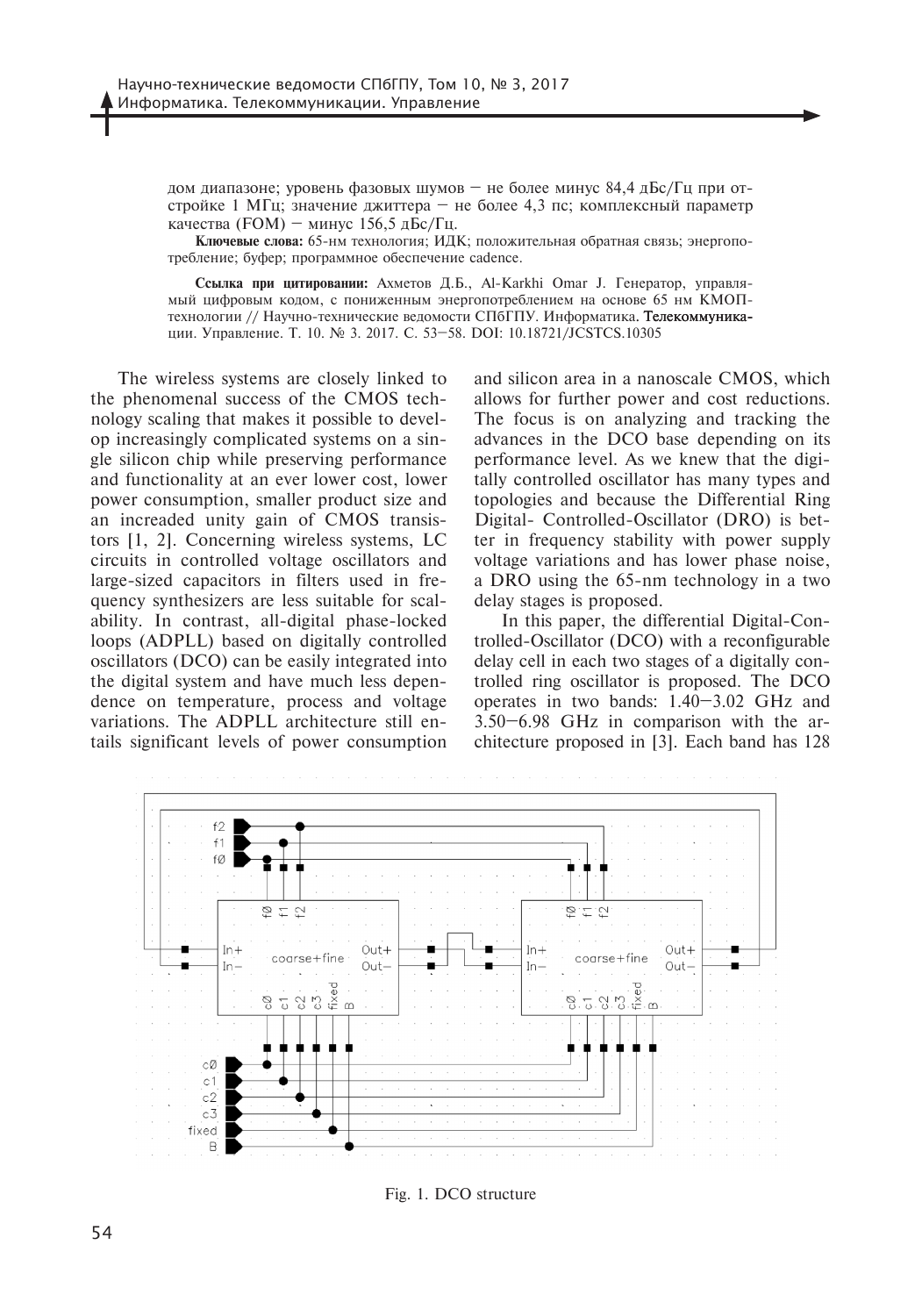

Fig. 3. Schematic of the «FBC»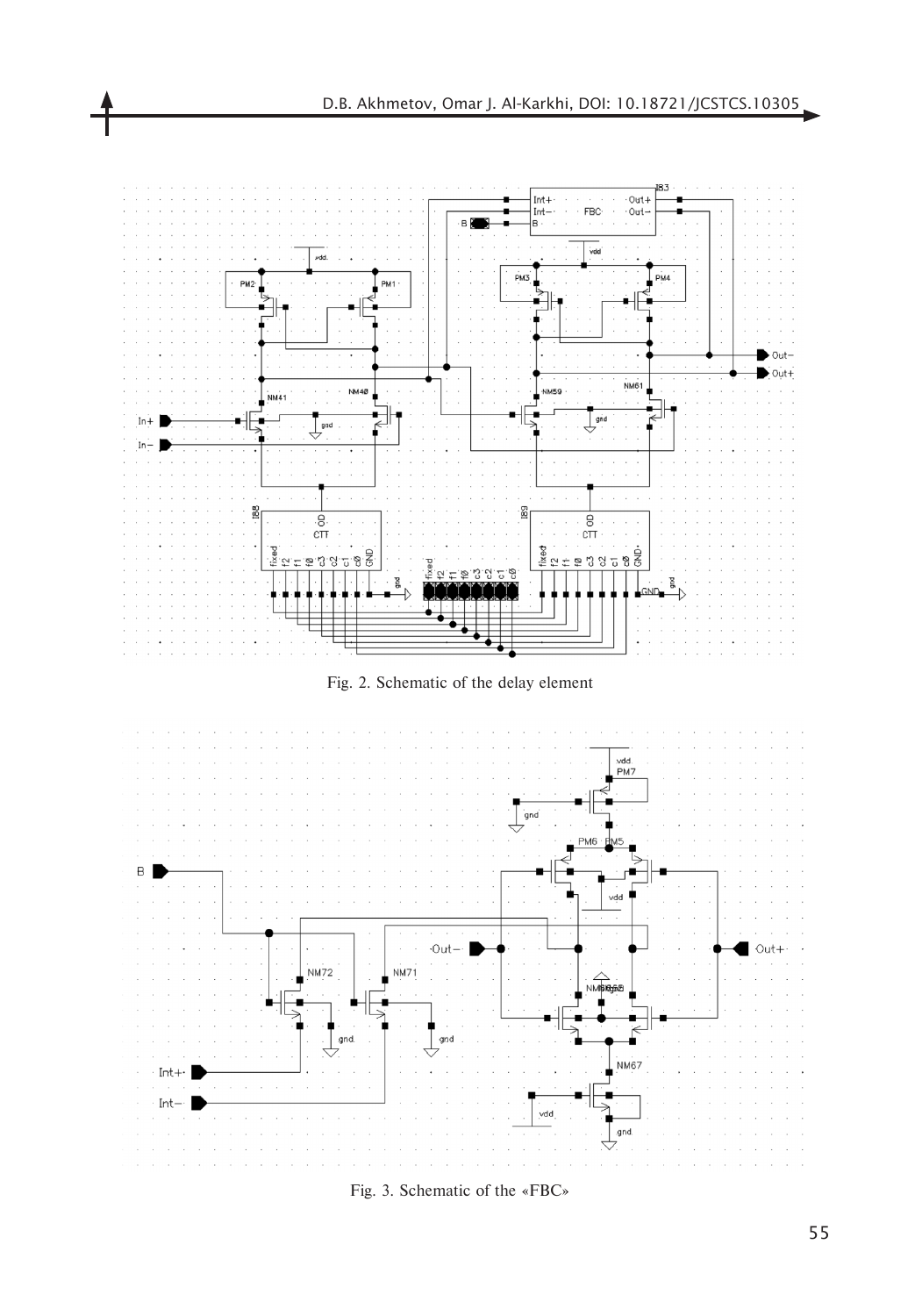sub-bands controlled by the 7-bit digital word, a new SCL-based delay cell is used which has a reconfigurable structure. Fig. 1 shows the proposed dual band DCO with a block diagram of delay elements.

Each delay element has the following pins: pin «B» defines the current band, pins «C0» – «C3» «F0», «F1», «F2» define the upper and lower bits of the digital control word. The schematic of the delay element is shown in Fig. 2

Contrary to the traditional trigger structure, a new feedback circuit «FBC» is included into the scheme. When the signal on pin «B»

is low, total propagation delay increases and the circuit operates at a lower frequency band. When the signal on pin «B» is kept high, the propagation delay decreases and frequency of oscillation rises. Block «CTT» contains a bank of transistors which are used to set the tail current of the differential pair. Schematic of the «FBC» is shown in Fig. 3.

Introducing a positive feedback into the trigger scheme allows using the same control signals for frequency control within each band. The frequency variations depending on the control word for low and high band are shown in Fig. 4 and Fig. 5, respectively.



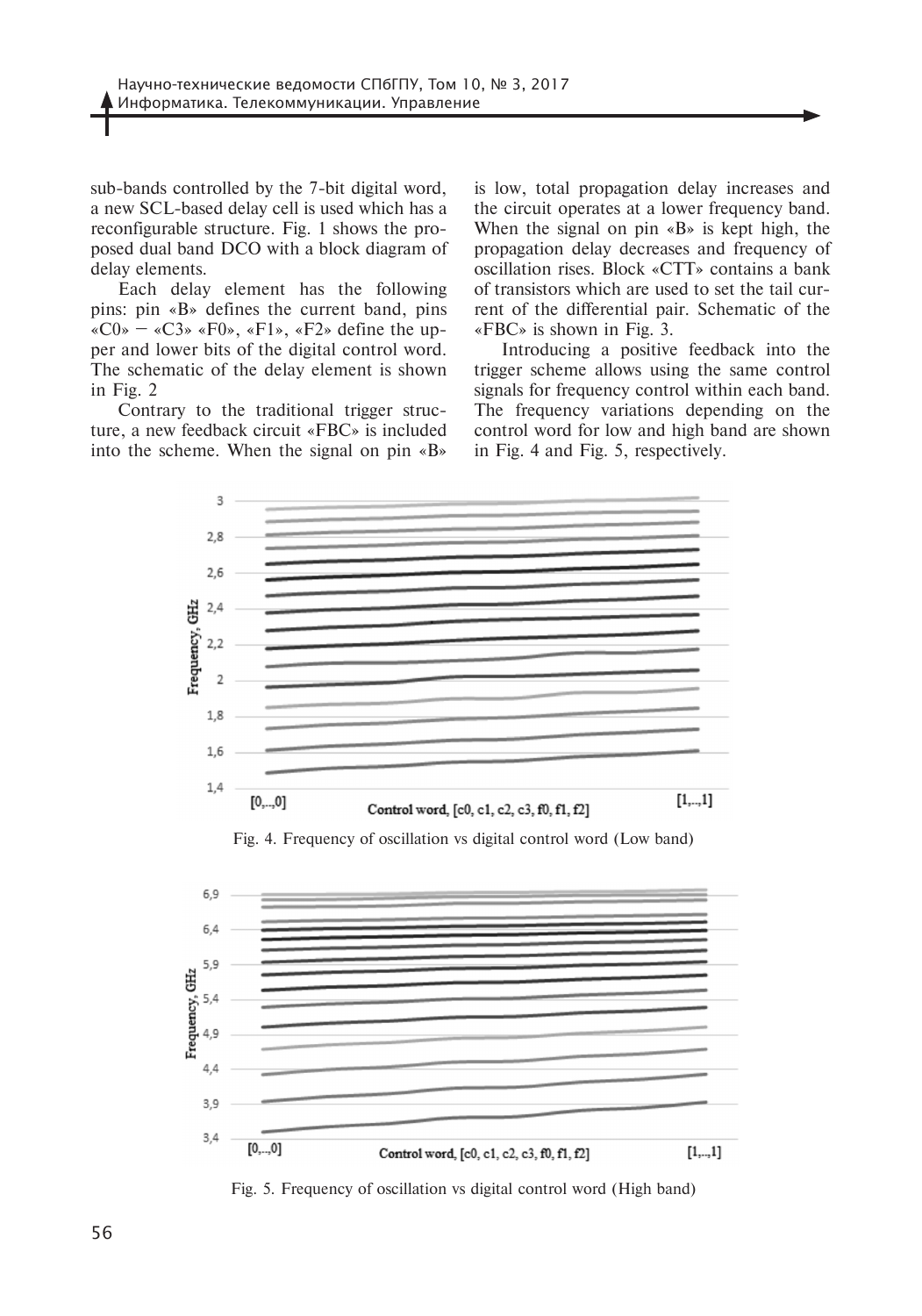| Ref.         | Tech<br>(nm) | Vdd<br>(V)   | Bit<br>word              | Frequency<br>range               | Power<br>consumption      | Phase<br>noise<br>(dBc/Hz)        | Jitter (ps)                     | <b>FOM</b><br>(dBc/Hz)   | Topology                 |
|--------------|--------------|--------------|--------------------------|----------------------------------|---------------------------|-----------------------------------|---------------------------------|--------------------------|--------------------------|
| This<br>work | 65           | $\mathbf{1}$ | $7 + 1$                  | Low band<br>$1.48 - 3.02$<br>GHz | $0.359$ mW<br>@ 2.42 GHz  | $-84.4$<br>$\circledR$<br>1 MHz   | 4.335                           | $-156.5$                 | Dual band<br><b>DRO</b>  |
|              |              |              |                          | High band<br>$3.5 - 6.98$<br>GHz | 1.86 mW<br>@ 6.023<br>GHz |                                   |                                 |                          |                          |
| $[5]$        | 65           | $\mathbf{1}$ | 5                        | $47.8 - 538.7$<br><b>MHz</b>     | $0.142 - 0.205$<br>mW     |                                   | 13.2<br>$\circledR$<br>64.4 MHz |                          | Cascading<br>cell base   |
| [6]          | 65           | 1.8          | 14                       | 5 GHz                            | $2.16$ mW                 | $-149.1$<br>$\circleda$<br>10 kHz | 0.42                            | $\overline{\phantom{0}}$ | <b>DRO</b>               |
| $[7]$        | 65           | 1.2          | $\overline{\phantom{a}}$ | $4.1 - 6.5$<br>GHz               | 18 mW                     | $-145$<br>$\oslash$<br>1 MHz      | $\overline{\phantom{a}}$        | $-186.6$                 | QDCO                     |
| [8]          | 65           | 1.2          | $\overline{4}$           | $1.67 - 2.45$<br>GHz             | $7 \text{ mW}$            | $-78$<br>$\circledR$<br>1 MHz     |                                 |                          | L based<br><b>DCO</b>    |
| [9]          | 65           | $\mathbf{1}$ | 14                       | 5.01 GHz                         | 3.7 mW                    | $-150$ to<br>$-107$ @<br>1 MHz    | 0.45                            | $-247.4$                 | LC DCO                   |
| $[10]$       | 65           | 0.45         | 2                        | 3.2 MHz                          | 90 nW                     | $-95$<br>$\circledR$<br>1 MHz.    | 6.39                            | $-150.6$                 | <b>DCLO</b>              |
| $[11]$       | 65           | 0.5          | $\overline{\phantom{a}}$ | $43.5 - 152$<br><b>MHz</b>       | 59 µW                     | $-103.4$<br>$\circleda$<br>1 MHz  |                                 | $-155.7$                 | Relaxation<br><b>DCO</b> |

**Comparison of this study with the 65-nm technology**

The low band and high band cover approximately 1.5 and 3.4 GHz frequency range respectively. The covered frequency range is enough to compensate the influence of the technological process and the temperature on the DCO tuning range.

The comparison of the proposed dual band DCO with the other study is summarized in Table.

#### **Conclusion**

The proposed DCO is designed in the 65-nm UMC CMOS technology. It achieves 0.35 mW and 1.86 mW power consumption at 2.4 and 5 GHz bands respectively. The expected jitter for both bands is not more than 4.33 ps and FOM is equal to 156.5 dBc/Hz. The phase noise is less than  $-84.4$  dBc/Hz for both bands.

### **References / СПИСОК ЛИТЕРАТУРЫ**

1. **Annema A.-J., Nauta B., van Langevelde R., Tuinhout H.** Analog circuits in ultra-deep-submicron CMOS. *IEEE J. Solid-state Circuits*, 2005, Vol. 40, No. 1, Pp. 132–134.

2. **Lewyn L., Ytterdal T., Wulff C., Martin K.** Analog circuit designin nanoscale CMOS technologies. *Proc. IEEE*, Oct. 2009, Vol. 97, No. 10, Pp. 1687–1714.

3. **Pahlavan S., Ghaznavi Ghoushchi M.B.** A 3.48 ps Jitter @ 1.45 GHz Fully Differential Dual band DCO with a new Reconfigurable Delay Cell. *Iranian Conference on Electrical Engineering*, 2016, 24th.